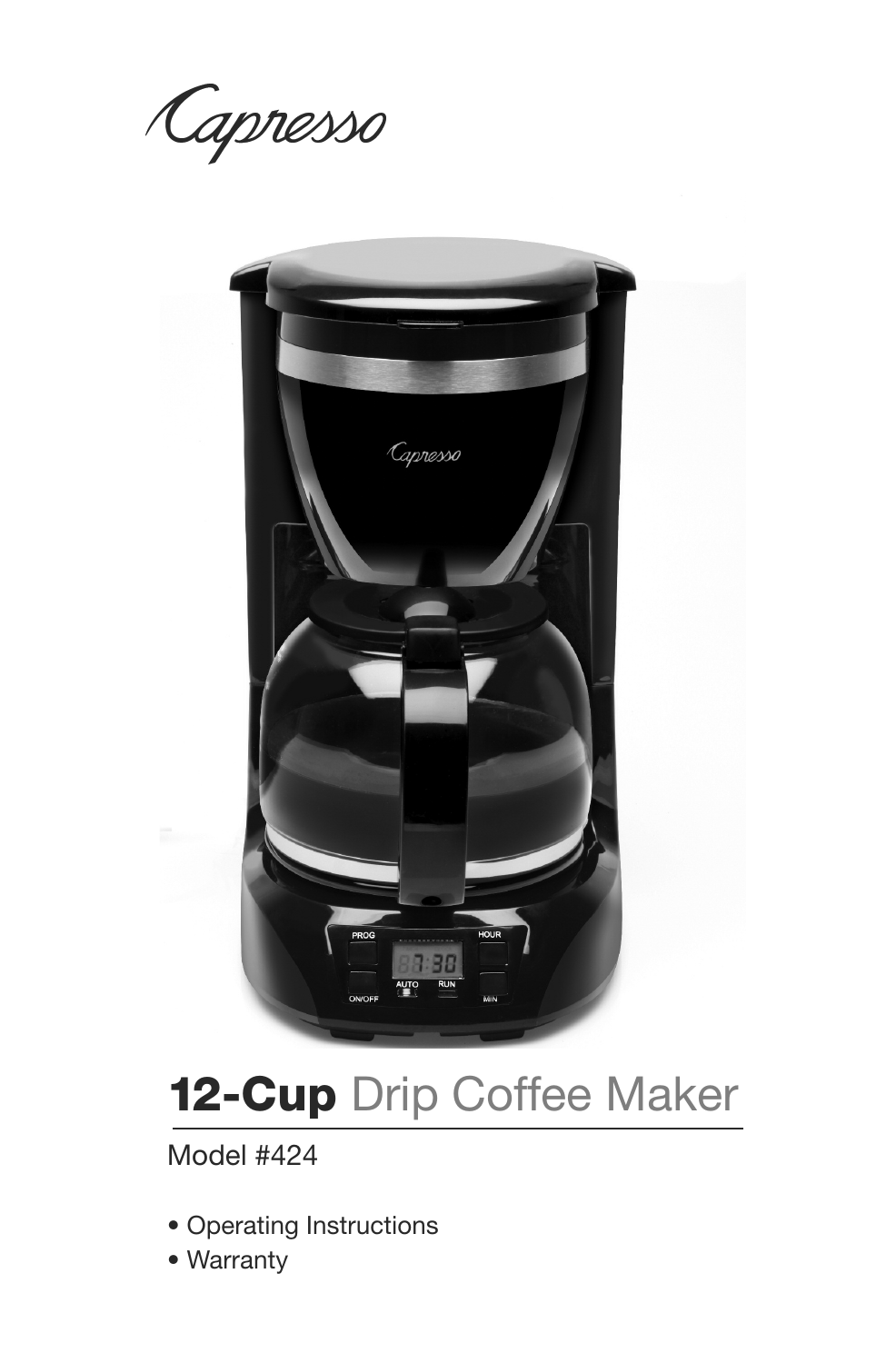# **IMPORTANT SAFEGUARDS**

When using electrical appliances, basic precautions should always be followed, including the following:

- 1. Read all instructions before using the coffee maker.
- 2. Make sure that your outlet voltage corresponds to the voltage stated on the rating label of the coffee maker
- 3. To protect against fire, electric shock and injury to persons do not immerse cord, plug, or appliance in water or other liquid.
- 4. Close supervision is necessary when any appliance is used by or near children.
- 5. Unplug from outlet when not in use and before cleaning. Allow to cool before putting on or taking off parts, and before cleaning the appliance.
- 6. Do not operate any appliance with a damaged cord or plug or after the appliance malfunctions, or has been damaged in any manner. Return appliance to an authorized service facility for examination, repair or adjustment.
- 7. The use of accessories not recommended by Capresso may result in fire, electric shock or injury to persons.
- 8. Do not let cord hang over edge of table or counter, or touch hot surfaces.
- 9. Do not place on or near a hot gas or electric burner, or in a heated oven.
- 10. The carafe is designed for use with this appliance. It must never be used on a range top.
- 11. Do not clean carafe with cleansers, steel wool pads, or other abrasive material.
- 12. To disconnect, turn any control to "Off", remove plug from wall outlet. Always hold the plug, never pull the cord.
- 13. Scalding may occur if the cover is removed during the brewing cycles. Be careful not to get burned by the steam.
- 14 Some parts of appliance are hot when operated, do not touch with hands. Use handles or knobs only.
- 15. Never leave the empty carafe on the keep warm plate otherwise the carafe is liable to crack.
- 16. Never use the appliance if the carafe shows any signs of cracks or carafe has a loose or weakened handle. Only use the carafe with this appliance. Use carefully as the carafe is very fragile.
- 17. Do not set a hot carafe on a hot or cold surface.
- 18. Do not operate the coffee maker without water.
- 19. This appliance is not intended for use by persons (including children) with reduced physical, sensory or mental capabilities, or lack of experience and knowledge, unless they have been given supervision or instruction concerning use of the appliances by a person responsible for their safety.
- 20. Children should be supervised to ensure that they do not play with the appliance.
- 21. Do not use outdoors.
- 22. Do not use appliance for other than intended use.
- 23. This appliance is intended for household use only.

# **SAVE THESE INSTRUCTIONS**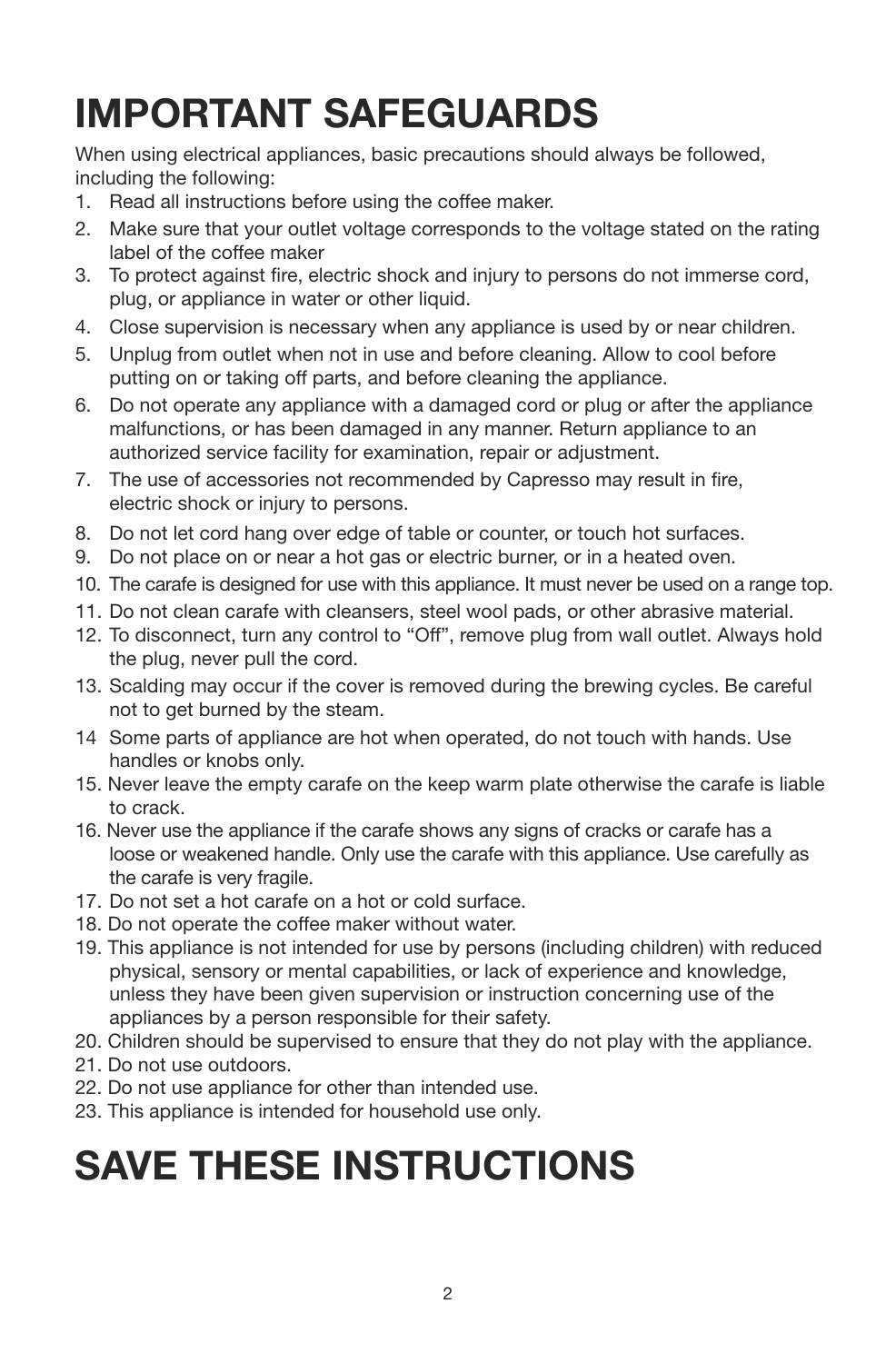# **SPECIAL CORD SET INSTRUCTIONS**

Regarding your cord set:

- A. A short power-supply cord is to be provided to reduce risks resulting from becoming entangled in or tripping over a longer cord.
- B. Extension cords may be used if care is exercised in their use.
- C. If an extension cord is used,
	- 1) The marked electrical rating of the extension cord should be at least as great as the electrical rating of the appliance,
	- 2) If the appliance is of the grounded type, the extension cord should be a grounding type 3-wire cord, and
	- 3) The longer cord should be arranged so that it will not drape over the counter top or table top where it can be pulled on by children or tripped over.
- D. This appliance has a polarized plug (one blade is wider than the other). As a safety feature,this plug will fit in a polarized outlet only one way. If the plug does not fit fully in the outlet, reverse the plug. If it still does not fit, contact a qualified electrician. Do not attempt to defeat this safety feature.

# **CAUTION**

This appliance is for household use. Any servicing other than cleaning and user maintenance should be performed by an authorized service representative.

- Do not immerse base in water or try to disassemble.
- To reduce the risk of fire or electric shock, do not remove the base. No user serviceable parts inside. Repair should be done by authorized service personnel only.
- Never use warm or hot water to fill the water container! Use cold water only!
- Keep your hands and the cord away from hot parts of the appliance during use.
- Never clean with scouring powders or hard implements.

## **Welcome and Thank You**

Thank you for choosing the Capresso 12-Cup Drip Coffee Maker.

**Please read all operating instructions before using your Capresso 12-Cup Drip Coffee Maker.** Understanding and complying with these directions is essential to ensure that the machine is utilized without risk and to ensure safety during operation and maintenance.

## **How To Contact Jura Capresso / Customer Service**

Should you require further information or if particular problems occur that are not covered in this manual, please

- CALL our toll free HELP LINE: 1-800-767-3554 Monday-Thursday 8:00AM to 9PM, Friday 8:00AM to 8PM and Saturday 9AM to 5PM Eastern Standard Time. Feel free to call at any time. If you are connected to our voicemail, PLEASE DO NOT HANG UP. Leave your name, telephone number and time to call back. Please leave the name or model number of you Capresso product, in this case it is 12-Cup Drip Coffee Maker, Model #424.
- FAX us at 1-201-767-9684 E-MAIL us at contact@capresso.com
- VISIT our website at www.capresso.com
- WRITE to Jura Capresso Inc., Customer Service, P.O. Box 775 Closter, NJ 07624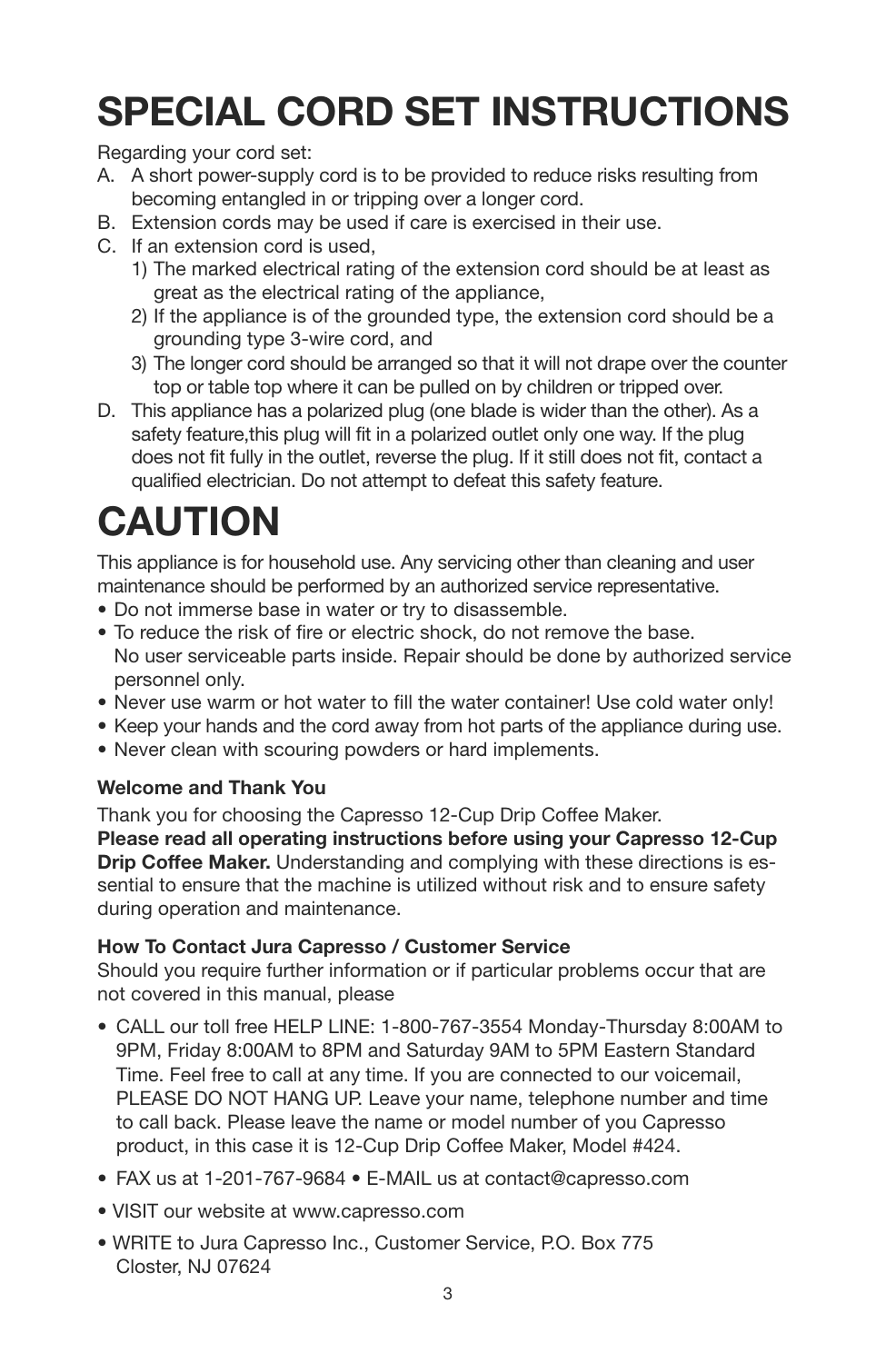#### **Ordering Parts & Accessories**

• Please go to our website www.capresso.com to register your product and to order any additional parts and accessories.





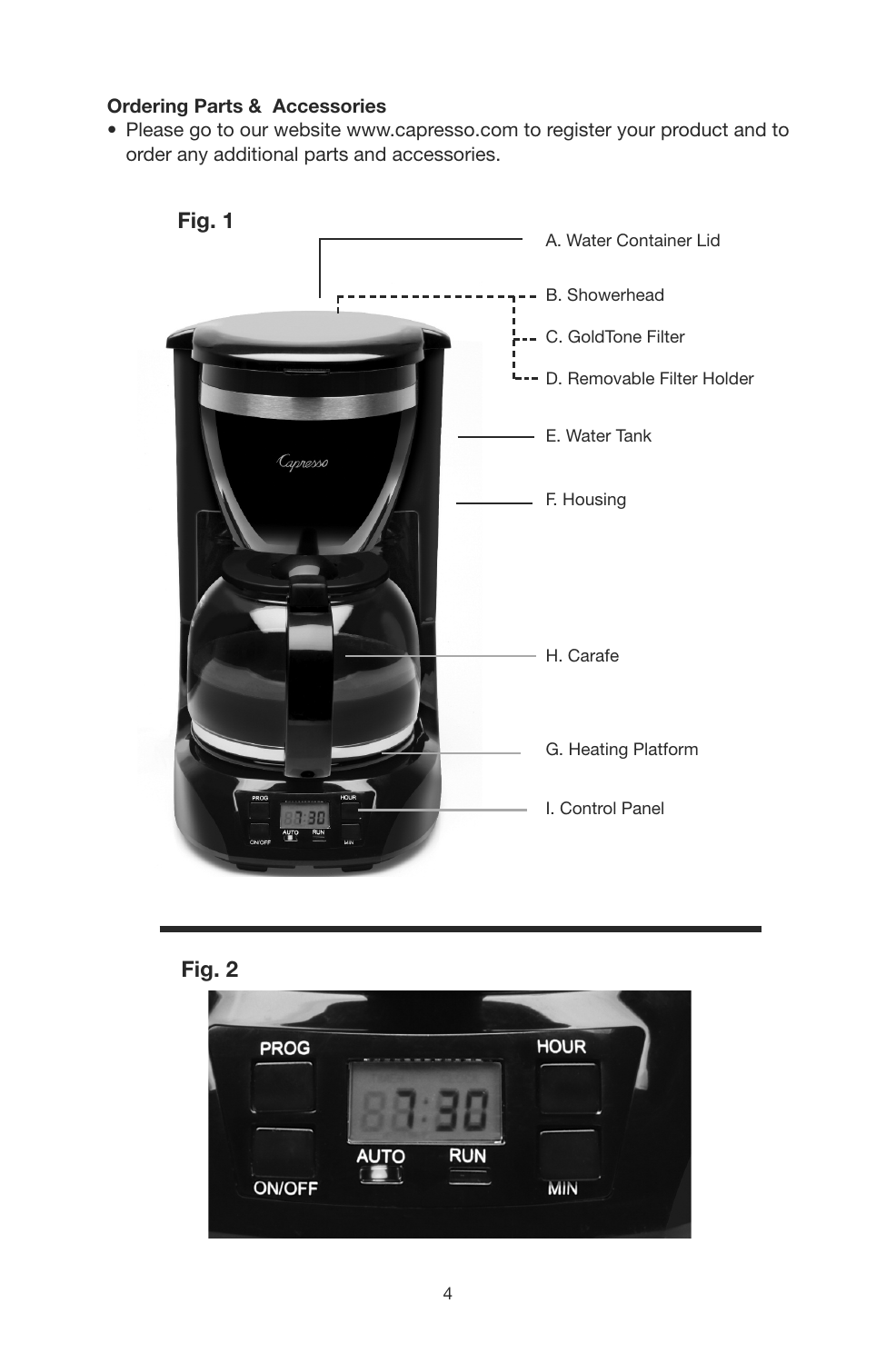## **Before First Use**

After unpacking your coffee maker clean all the loose parts with warm water and make yourself familiar with the different functions. After reading these instructions, clean the internal parts of the machine by making two carafes using only water, without any ground coffee inside the filter.

### **Setting the Clock**

- 1. When you plug the coffee maker into the outlet the LCD will display "AM12:00" and the colon will flash. All indicator lights will be off.
- 2. Press the PROG button one time, the word CLOCK will be shown in the upper right corner of the display. (Fig. 3).



- 3. Push and hold the HOUR button. The hours will advance. The display will show AM and PM. When the correct hour is displayed release the button and push and hold the MIN button to set the minutes. **Attention**: You must change the clock when the time changes (Standard Time, Daylight Savings Time).
- 4. When correct time is displayed, press the PROG button two times to exit the programming mode.

#### **Automatic Start Function**

If you want the coffee maker to start brewing at a preset time automatically, set the automatic start function as follows:

- 1. Press PROG button twice and the word TIMER will be shown in the upper left corner of the display. (Fig. 4).
- 2. Set the delayed starting time by

pressing HOUR and MIN button repetitively until the desired time is displayed. Press PROG button once to exit programming mode.

3. Press ON/OFF button twice, the indicator light for AUTO is illuminated green. You may check the automatic start time by pressing PROG twice.

**Note:** You may cancel the auto matic start function by pressing ON/OFF. If you want to change the automatic start time, follow the steps above to reset. When the time is due the indicator

of AUTO will go out, while the indicator of RUN will illuminate red and the unit will start brewing.

## **Using Your Coffee Maker**

Coffee makers produce very hot water. If you follow the sequence as described below you will avoid possible accidents which might cause severe injuries and burns.

1. Remove carafe from machine and fill carafe with desired amount of water

**Note:** Water will be absorbed during brewing process. The brewed coffee will be slightly less than markings on carafe.

2. Open the water container lid (Fig. 1, A) and fill the water tank (Fig. 1, E) with water. **Caution:** The water level should not exceed MAX level marked on the water level indicator on the side of the machine. If you fill too much water into the water tank the carafe may overflow with hot coffee.

3. Make sure the filter holder (Fig. 1, D) sits firmly in the filter holder housing. Then place the GoldTone filter (Fig. 1, C) into the filter holder and ensure it fits correctly. **Note:** A size 4 paper filter can also be used instead of the GoldTone filter. Always fold the bottom and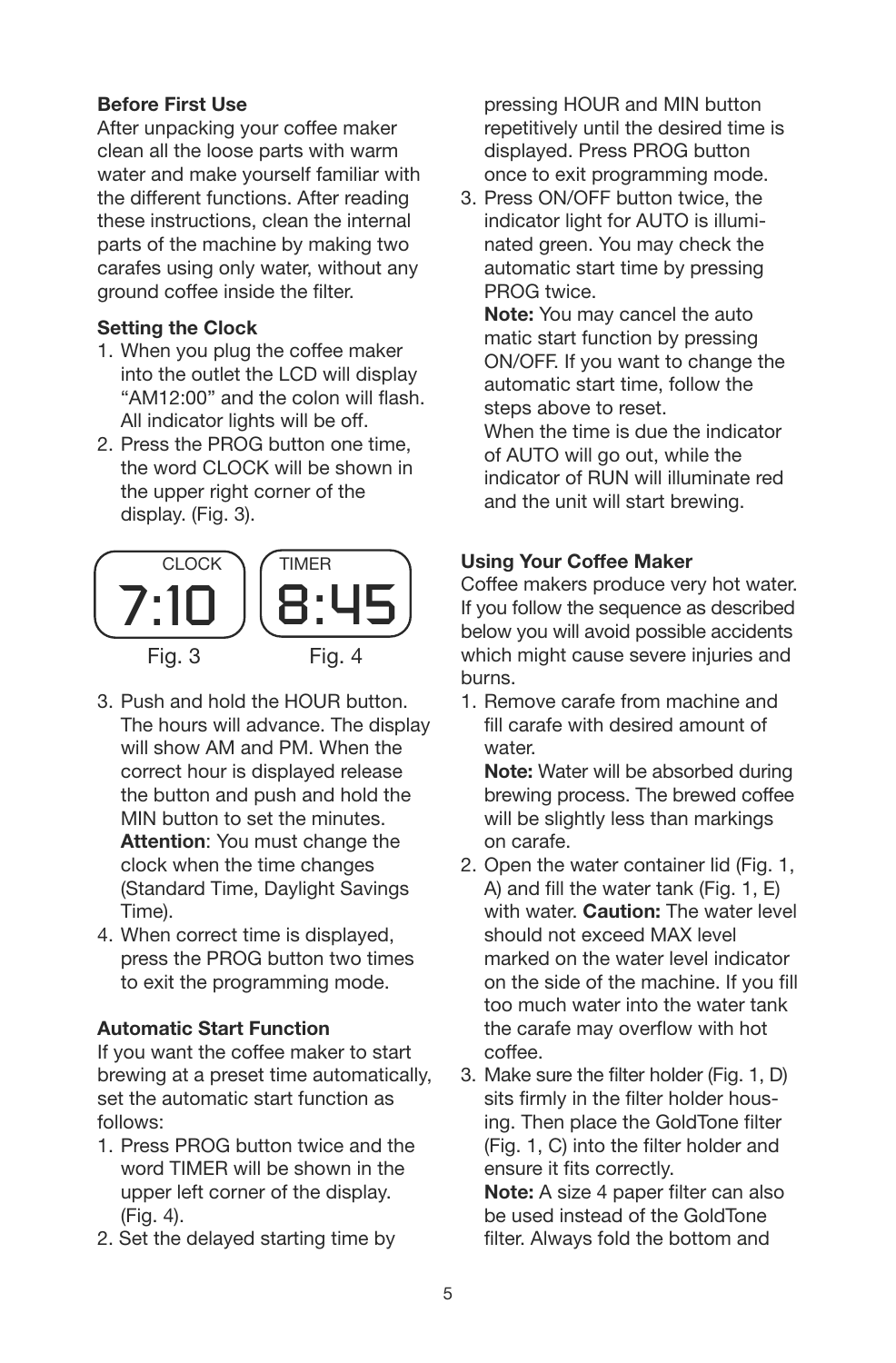side crimps over for a proper fit. Do not use a filter paper inside a Gold Tone filter.

**Caution:** If the filter holder is not snapped into the housing, the drip stop in the filter holder might not open during brewing. Hot water and grinds could overflow and leak from the machine.

**Caution:** When you push against the drip stop from the bottom, and the filter holder lifts up, re-insert the filter holder. Otherwise the drip stop will not open during brewing. Hot water could overflow from the filter causing injuries.

- 4. Add the medium coarse ground coffee into the GoldTone filter. Use approximately 1 level tablespoon of ground coffee per cup of coffee according to personal taste. Then close the top lid. DO NOT exceed 14 tablespoons of coffee in the filter.
- 5. Make sure the lid sits properly on the glass carafe. Insert the carafe into the machine. The inner part of the lid will push the drip stop up to let coffee brew through.
- 6. Press ON/OFF button, the RUN indicator will be illuminated red. The appliance will begin brewing. **Caution:** Never open the water container lid as long as coffee is brewing. Hot water could spill out causing burns. Wait until the brewing noise stops before lifting lid.
- 7. The brewing process can be inter rupted by pressing the ON/OFF button twice at any time during operation, and the brew indicator will be extinguished and RUN will disappear from the LCD. The appliance will continue brewing once ON/OFF is pressed again. **Note:** You can remove the carafe from the platform during the brewing process for approximately 30 seconds to pour a cup before brewing is finished.
- 8. Immediately after brewing is finished there could still be hot water in the filter passing through the ground coffee. This can take 1 to 3 minutes to pass through depending on how much coffee you used and how fine the coffee was ground. Wait until all brewed coffee is in the carafe before serving.
- 9. When the brewing is finished, the machine will keep the warming plate hot for 2 hours before automatically shutting off. To turn machine off after brewing press the ON/OFF button twice until no indicator lights are illuminated. For optimum coffee taste, serve coffee just after brewing.
- 10. If you want to make another carafe of coffee immediately after the first pot, make sure the machine is off and allow it to cool down for three minutes before refilling the water tank. **Important:** Make sure the carafe is empty before brewing.
- 11. Always turn the coffee maker off and unplug the power cord from the electrical outlet when the coffee maker is not in use.

#### **Memory**

If the power supply has been disrupted or machine was unplugged from the outlet unintentionally during operation, the appliance will continue operation automatically from the point when the disconnection occurred provided that the pause does not exceed 15 seconds. In the event the paused time exceeds 15 seconds, the display shows the default setting, the appliance must be reset and restarted.

#### **Cleaning & Maintenance**

**Caution:** Be sure to unplug the appliance and allow it to cool down before cleaning. To protect against electrical shock, do not immerse cord, plug or unit in water or liquid. After each use, always make sure plug is first removed from wall outlet.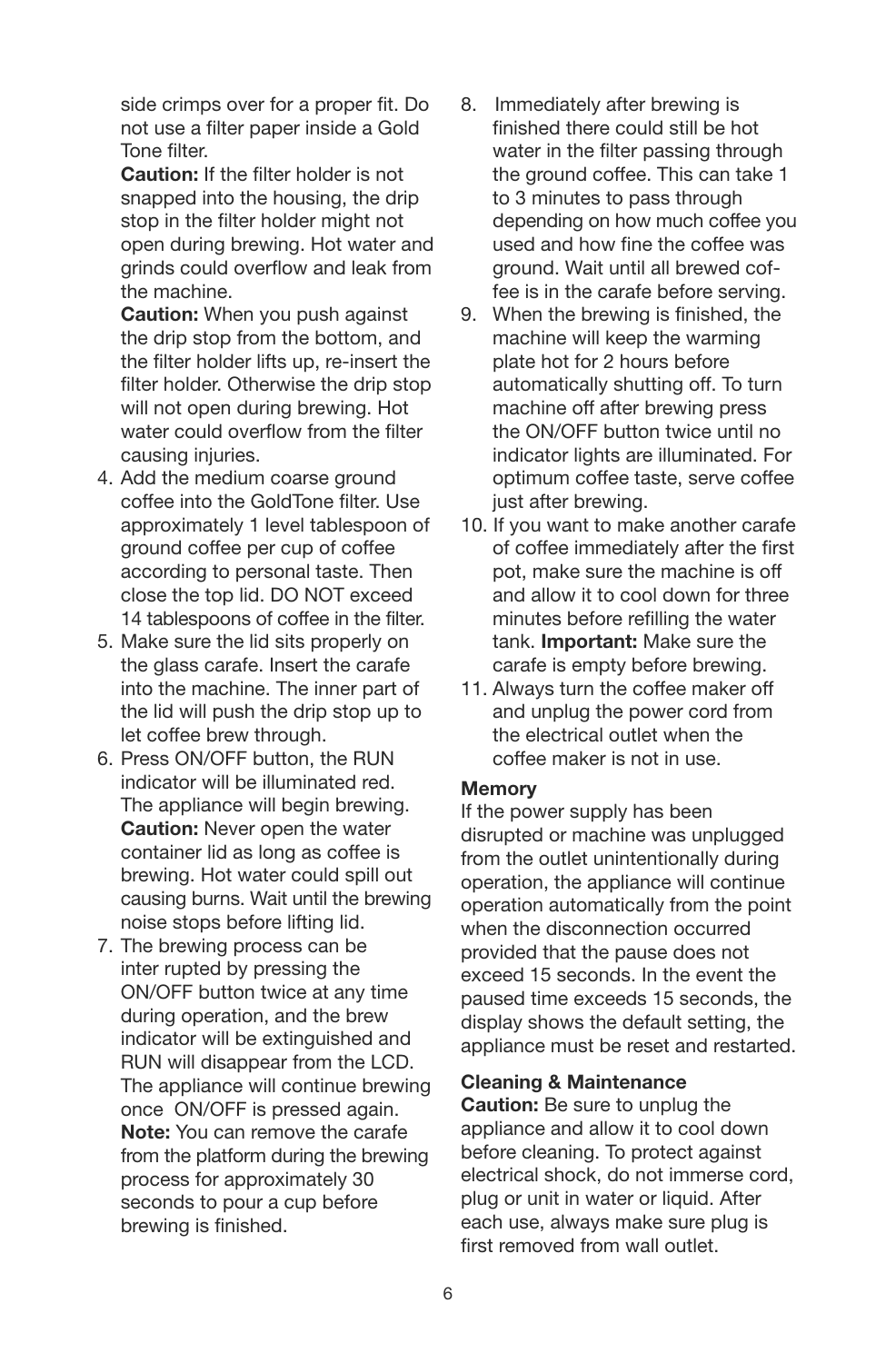- 1. Clean all detachable parts after each use in hot, soapy water. Make sure the drip-stop in the filter holder is free of any coffee particles; otherwise it might not close properly when removing the carafe. Clean the GoldTone filter and carafe after each use to ensure best tasting coffee every time.
- 2. Wipe the product's exterior surface with a soft, damp cloth to remove stains. Never use scouring agents or harsh abrasive cleaners.
- 3. Water droplets may buildup in the area above the filter and drip onto the product base during brewing. To control the dripping, wipe off the area with a clean, dry cloth after each use of the product.
- 4. Use a damp cloth to gently wipe the heating platform. Never use abrasive cleaner to clean the heating platform.
- 5. Dry all parts fully before placing back into the machine.

## **Decalcifying**

To keep your coffee maker operating efficiently, it is important to decalcify at least every 2-4 months depending on local water hardness or when brewing 12 cups takes more than 15 minutes.

- 1. Before decalcifying, remove the GoldTone filter from the machine.
- 2. Dissolve 1 oz. (28 g) of Capresso Cleaning Solution (or other descaling agent) with 32 oz. (1 L) of water and pour mixture into water tank.
- 3. Place the empty carafe with the lid closed underneath the filter holder.
- 4. Turn the machine on for 2 minutes.
- 5. Turn the machine off and let sit for 15 minutes.
- 6. Turn machine on again and let the remaining descaling solution pass through.
- 7. Turn the coffee maker off, remove the carafe, empty and rinse a few times with fresh cold water.
- 8. Rinse the filter holder thoroughly with fresh water and place back

into the machine.

- 9. Let the coffee maker cool down for a few minutes.
- 10. Fill the water tank with fresh cold water and brew through machine to fully rinse.
- 11. Turn off coffee maker and empty carafe.
- 12. Rinse by operating the appliance with fresh water at least 2-3 times after descaling.

## **Hints for Great Tasting Coffee**

- 1. A clean coffee maker is essential for making great tasting coffee. Regularly clean the coffee maker as specified in the "Cleaning & Maintenance" section. Always use fresh, cold water in the coffee maker.
- 2. Store unused ground coffee in a cool, dry place. After opening a package of ground coffee, reseal it tightly or place into an airtight container. DO NOT store ground coffee in the refrigerator or freezer.
- 3. For an optimum coffee taste, buy whole coffee beans and grind them just before brewing. Keep unused whole beans in an airtight container in a cool dry place.
- 4. DO NOT reuse ground coffee since this will greatly reduce the coffee's flavor. Reheating coffee is not recommended as coffee is at its peak flavor immediately after brewing.
- 5. Buildup of oils may occur more frequently if dark roasted coffees are used. Clean coffee maker and filter more often when using oily beans.

#### **Troubleshooting** *What to do if... ...Coffee drips from the filter, when the carafe is removed.*

• Ground coffee sits in the drip stop and does not allow the drip stop to close properly. Immediately replace the carafe and wait until all the coffee